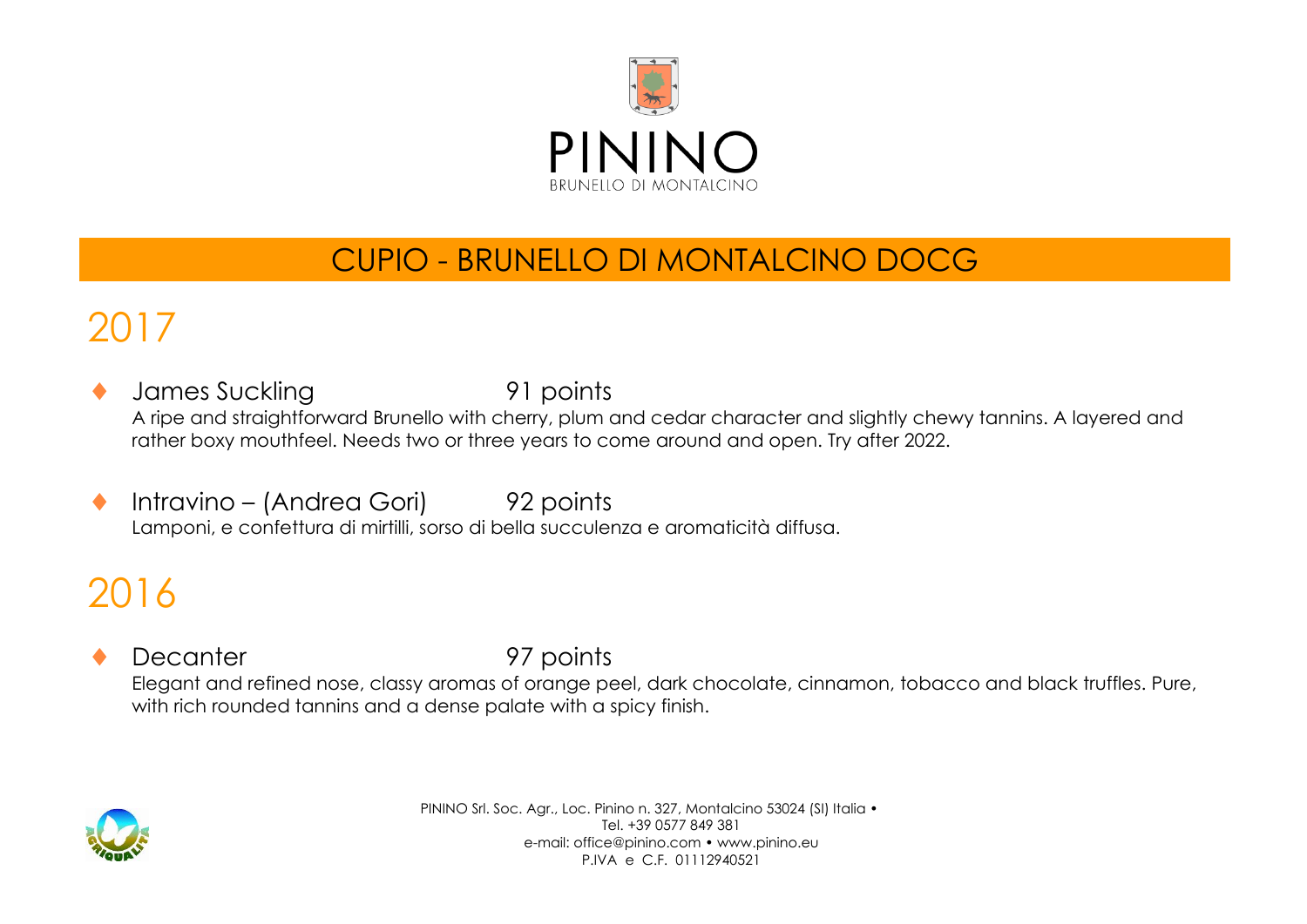

## 2015

#### Wine Advocate - Robert Parker 93 points

The accessible (and well-priced) Cupio is quickly developing its own brand recognition within the greater Pinino portfolio. The 2015 Brunello di Montalcino Cupio opens to a pretty bouquet with licorice and aniseed that gives lift and buoyancy to wild berry and crushed flowers. The fruit from this warm and sunny vintage is presented with good intensity and harmony, ceding to elegant tannins and fresh acidity. This risotto-friendly Brunelio offers tangy, balsam and herbal sensations on the finish.

- James Suckling 93 points Very floral with iodine, cherry, dried-earth and cured-cedar aromas and flavors. Full-bodied, tight and chewy with very fine tannins texture and flavorful finish. Shows intensity and focus.
- 

Falstaff 91 points

Vinous 89 points

Merum

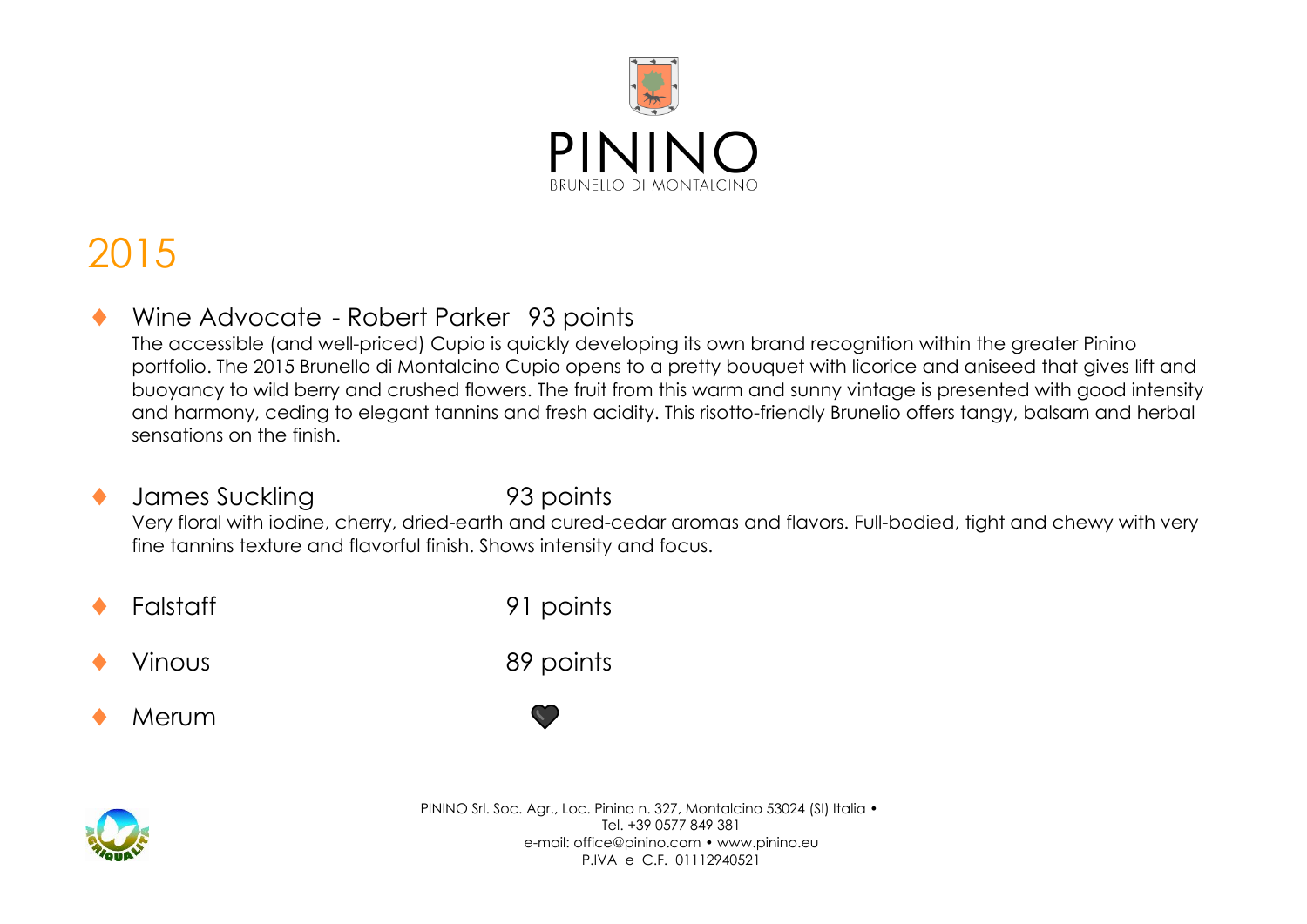

## 2014

 Jancis Robinson 16 points Maturing mid ruby with bricky tinges. Subdued, spicy and earthy and a little savoury and wild. Juicy, elegant and subtle. Perhaps too subtle for those who seek for more structure

#### Wine Advocate-Robert Parker 90 points

From the folks at Pinino, this wine offers a more accessible and food-friendly averall approach. The 2014 Brunello di Montalcino Cupio offers bright fruit tones of dried raspberry and cherry, all backed by mild spice and grilled herb. The wine is subdued in terms of intensity, and the mouthfeel is rather short and compact.

 James Suckling 88 points Plum and cherry character on the nose and palate. Medium body, light and delicate on the finish. Drink now

## 2013

 Vinous – Antonio Galloni 91+ points Bright red. Aromas and flavors of red cherry, cedar, minerals and violet. Steely and austere in the middle and on the finish, with a tannic mouthfeel and a woodsy underbrush nuance on the long, vibrant finish. Though I think this could